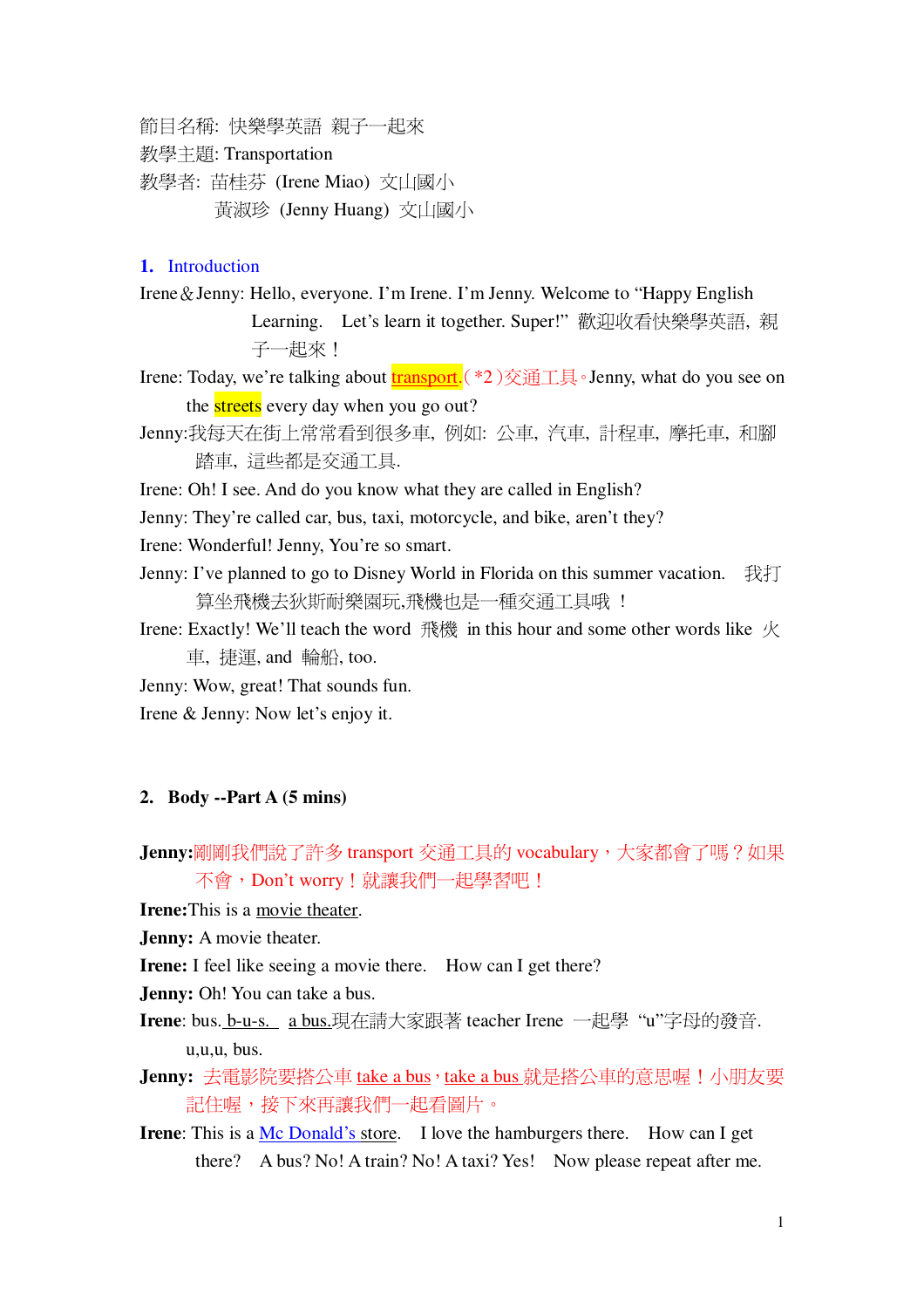(計程車圖卡) taxi. t-a-x-i. a taxi Take a taxi. 現在我們來學"a"字母發音. a,a, , , a, , taxi.

- Jenny: 剛剛我們說過 take a bus 搭公車,這裡 take a taxi 就是搭計程車。ok,再 接著看下面的圖片。 This is Chung-Kai-Shek Memorial Hall. I like to visit there. How can I get there?
- **Irene**: You can take a train to Taipei first. And then, take the MRT. Another way is to fly there by plane.
- **Jenny:** How do you spell "train"?
- **Irene**: It spells t-r-a-i.-n. Please repeat after me. train a train Take a train. 現在請 跟著我一起練習 "tr" 字母的發音. tr, tr, tr, tr, tr, , train.
- **Jenny:** How do you spell "plane"?
- **Irene**:  $p$ -l-a-n-e. Please repeat after me.. Plane a plane. ,Take a plane.  $\sqrt{\frac{m}{\lambda}}$  a,n  $\dot{\beta}$ 後面有一個 e, "a"字母在這裏的發音是 a\_e,e, a\_e,e, plane.

**Jenny**: How about "MRT"? What is it?

**Irene**: MRT means 捷運. It's a contracted form of Mass Rapid Transit. MRT 就 是 Mass Rapid Transit 的縮寫, 也就是大眾快速運輸系統. Now please repeat after me. MRT = Mass Rapid Transit .  $(*2)$  如果到了 Taipei 要搭 MRT 捷 運,我們就可以說 Take the MRT.大家是否注意到了,要搭什麼交通工具, 我們可以用 take 這個動詞 3 ? 像是 take a plane 搭飛機、以及 take a train 搭 火車,都可以用 take 這個動詞來加以表達喔。

**Jenny**: Irene, How do you get to school every day?

**Irene**: Well, I usually ride a motorcycle. But sometimes I ride a bike, too. It's great exercise.

**Jenny**: How do you spell "motorcycle"?

**Irene**: m-o-t-o-r-c-y-c-l-e. Please repeat after me. motorcycle. a motorcycle. 現在請 大家跟著我一起學習"o"字母的發音.o,o,o,o,o,o,o,o, motorcycle. 通常我騎 摩托車 I usually ride a motorcycle. 騎什麼交通工具,可以使用 ride (\*2)這個動詞,像是 ride a motorcycle

 $(*2)$ 

- Jenny: Irene,你剛剛說除了 ride a motorcycle 上班之外,有時還騎腳踏車 bike, How do you spell "bike"?
- **Irene:** It spells b-i-k-e. Please repeat after me. bike. a bike.我們也一起學習"i"字母 的發音. i,k, 的後面有一個 e, i\_e,ai,i\_e,ai, bike. ride a bike 騎腳踏車。

**Irene**: How about you, Jenny? Do you drive a car every day?

- **Jenny**: Yes. Since I live in Kaohsiung, I need to drive a car to school every morning.
- **Irene**: Oh! I see. Jenny 因為住在高雄所以要開車上班, car c-a-r.a car 那麼"ar"字

母的發音是 ar,ar, ar, ar, ar, car. 我開車到學校 I drive a car to school。 drive (\*2)駕駛,drive a car 就是開車。假如你是一個公車司機,那麼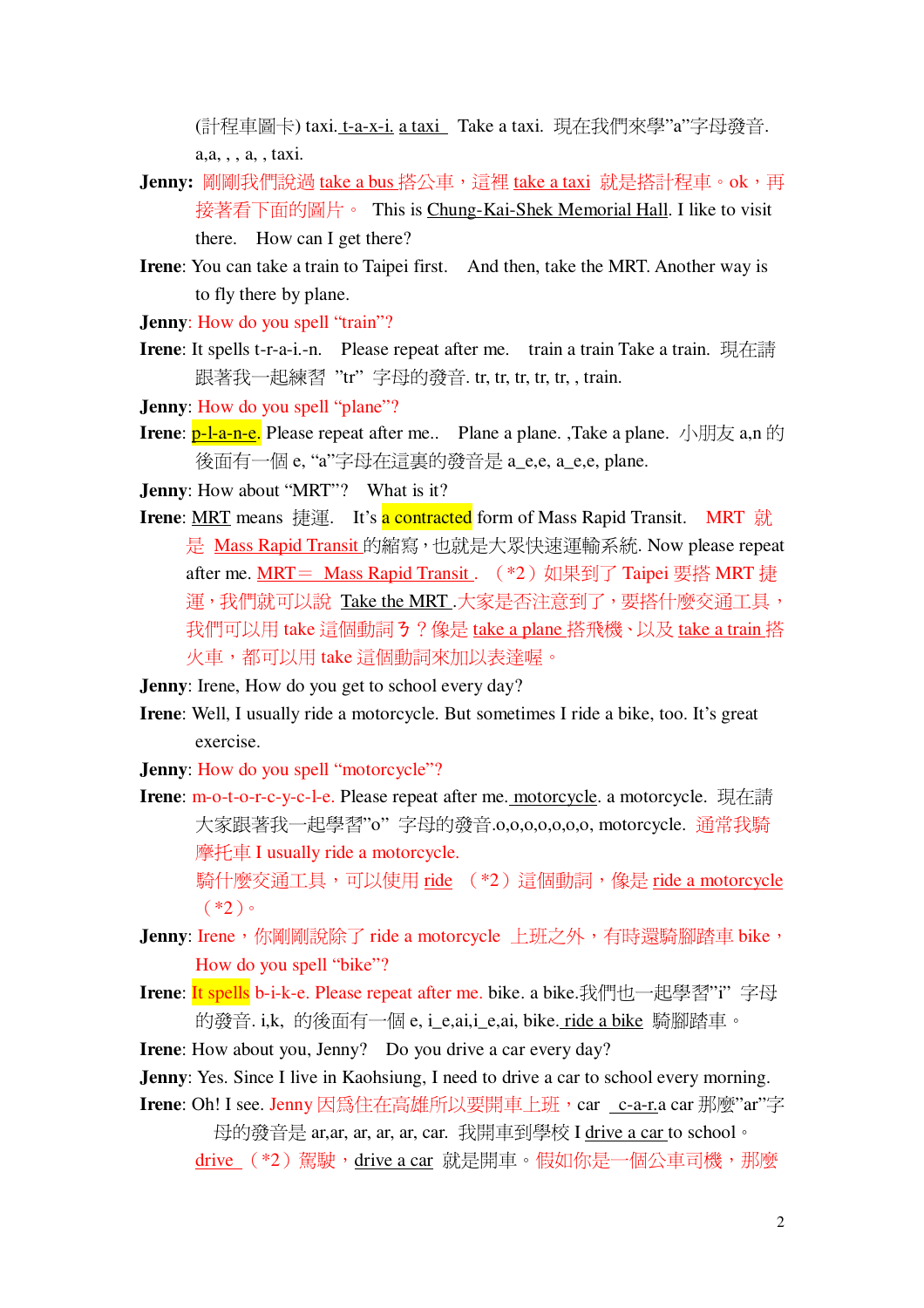就可以說 I drive a bus every day.

- Jenny:小朋友,take、drive 或者 ride 這些跟交通工具有關的動詞常會用到,大家 一定要記起來喔!Irene, 之前在節目中曾經教過 family members, 妳有 grandma嗎?她住哪裡3?
- **Irene:**My grandma lives in Pescadores. 我外婆住在澎湖.I haven't seen her for quite a period of time. 我好久沒有看到我的外婆了. I really miss her so much. 我 真的很想她。Now please repeat after me, Pescadores (\*2) 澎湖. I'd like to visit her on this summer vacation.

Jenny: 我也好想去 Pescadores 澎湖。Can I get there by car?

**Irene:** Of course not. But you can take a ship.

- Jenny:小朋友剛剛 Irene 說到澎湖要搭什麼交涌工具3?沒錯,要搭船。
- Irene: ship s-h-i-p a ship.。我們現在來學習"i"及"sh"字母的發音. i.,i.,i.,i.,i.,, sh,sh, ship. take a ship 就是坐船、搭船的意思。
- Jenny:那在 Pescadores 澎湖可以做什麼水上活動う?

**Irene**: go snorkel diving(\*2) 浮潛.

**Jenny**: Wow! What a wonderful idea! I can't wait to visit there in July.

Irene:不要急,現在離暑假還有一段時間喔,還是讓我們再複習一次今天所教的 跟 transport. 交通工具有關的 vocabulary 吧!take a bus (\*2)

 $\cdot$  take a taxi  $(*)$  take a train  $(*)$ .

take a plane  $(*2) \cdot$  take the MRT  $(*2) \cdot$ 

<u>ride a motorcycle</u>  $(*2)$  · <u>ride a bike</u>  $(*2)$ 

drive a car  $(*2) \cdot$  take a ship  $(*2)$ 

Jenny:小朋友都記住這些交通工具了嗎? transport 跟大家的生活息息相關, 一定 要常運用喔。接下來請大家一起來學習車輪歌. Next please enjoy a happy song "The Bus Song".

# Song: The Bus Song (6 mins)

The Wheels on the bus go round and round, round and round, round and round, The Wheels on the bus go round and round, all over the city streets. The wipers on the bus go swish swish swish, swish swish, swish, swish swish, swish, The wipers on the bus go swish swish swish, all over the city streets. The horn on the bus goes peep, peep, peep, peep, peep, peep, peep peep peep, The horn on the bus goes peep, peep, peep, all over the city streets. The people on the bus bounce up and down, up and down, up and down, The people on the bus bounce up and down, all over the city streets. The babies on the bus say wah, wah, wah, wah, wah, wah, wah wah wah, The babies on the bus say wah, wah, wah, all over the city streets. The driver on the bus says tickets please, tickets please, tickets please,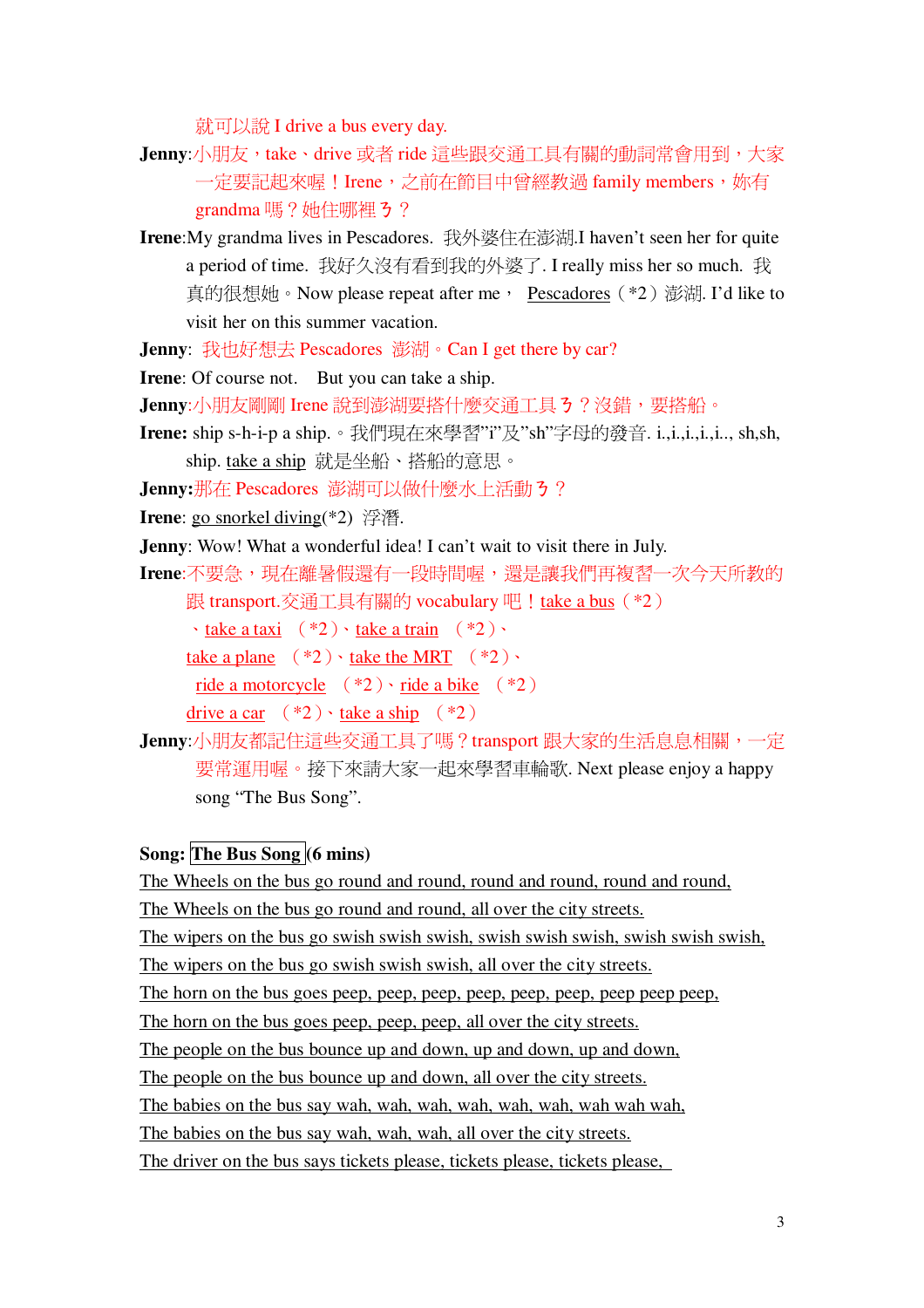The driver on the bus says tickets please, all over the city streets.

The wheels of the train go round and round, Clickety clack, clickty clack, The wheels of the train go round and round, all through the town.

The engineer toots his horn, Toot, toot, toot, toot, toot, toot,

The engineer toots his horn, all through the town.

The crossing gates come right down, Clang, clang, clang, clang, clang, clang,

The crossing gates come right down, all through the town.

The people on the train get bumped around, Bumpety bump, bumpety bump,

The people on the train get bumped around, all through the town.

# **Part B: (**- **2)**

Irene:哇!聽完了這首 the bus song, 接下來我們要跟小朋友一起來遊覽台灣喔! 我們要搭乘不同的交通工具,也順便考考小朋友會不會用英語正確的表達。 **Jenny**: Wow! That sounds fun. **Irene:** Are you ready? Let's go! It's a Taiwan map.Can you tell me where Taipei is? **Jenny:** This is Taipei. **Irene:** Great! I want to go to Taipei. How can I get there? **Jenny:** You can take a plane. **Irene:** Take a plane, Good idea! what else? **Jenny:** You can take a train. **Irene:**OK, I take a train to Taipei. Can you tell me where Hualien is? **Jenny**: Here is Hualien. **Irene**: It 's a beautiful place to visit. How can I get there? **Jenny**: You can take a train. **Irene**: I can take a train. what else?Can I get there by car? **Jenny**: Yes, you can. You can drive a car to Hualien. **Irene:**Can you tell me where Pescadores is? **Jenny**: This is Pescadores. **Irene:** Pescadores. Can I get there by ship? **Jenny**: Yes, you can. You can get there by ship. **Irene**: I can take a ship to Pescadores. **Yvonne**: Where is Kaohsiung, then? **Irene**: It's right here! Do you want to go to Kaohsiung, Yvonne? **Yvonne**: Sure I do. **Irene:** How can you get there? **Yvonne**: I guess I can ride a motorcycle. Irene: Nice job! But now you're too young to ride it. 但是你現在騎車還太小了,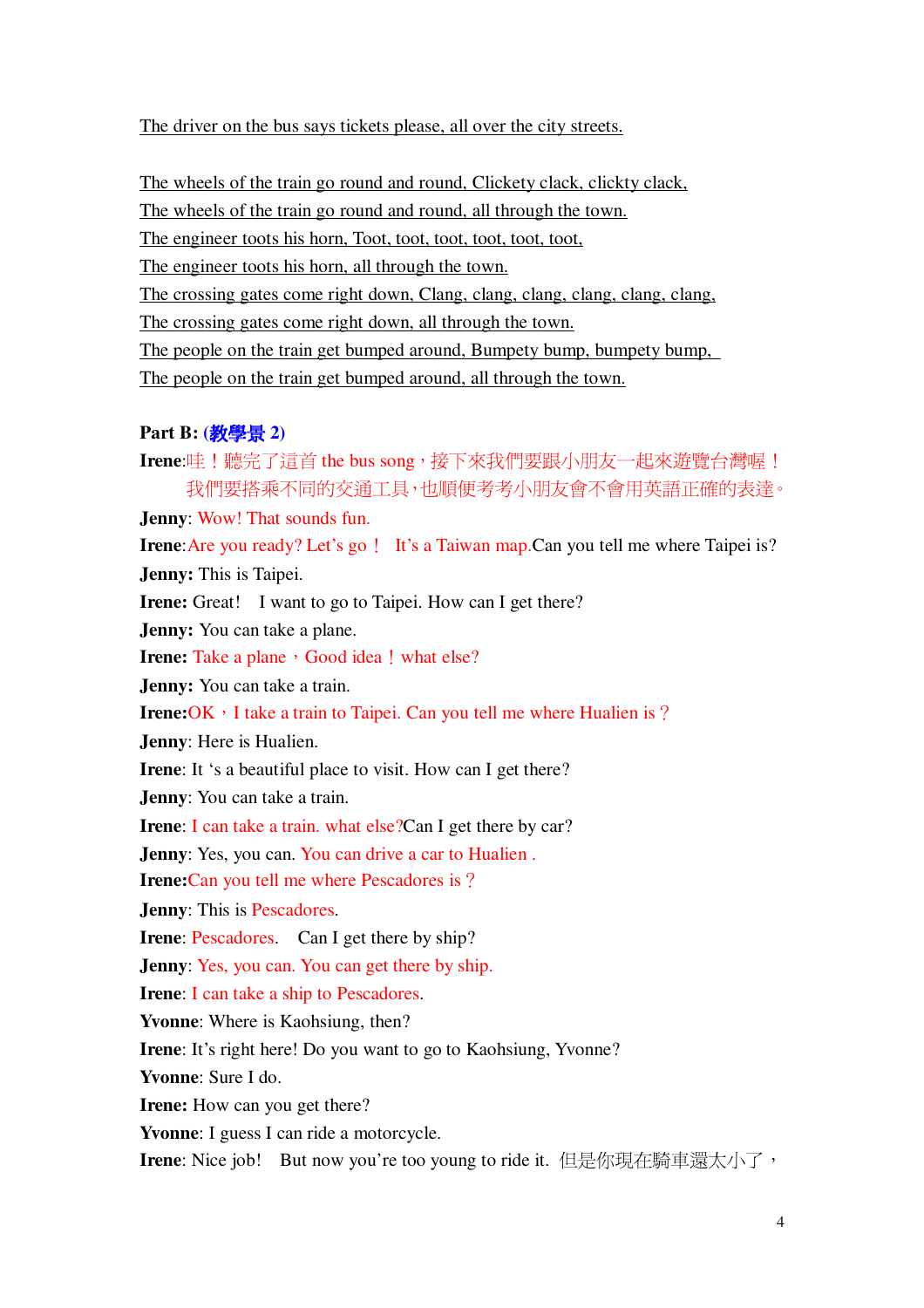You must be this tall to ride. Wait until you're older! 等你長到這麼高的時 候, 再說吧! Now let's practice again. How can I get there?我要搭什麼交通 工具去那真? Repeat after me。

**Yvonne:** How can I get there?

Irene: You can take a plane.你可以坐飛機去.

**Yvonne:** You can take a plane.

Irene: You can take a train. 你可以搭火車去.

Yvonne: You can take a train.

Irene: You can ride a motorcycle. 你可以騎摩托車去.

Yvonne: You can ride a motorcycle.

**Irene:** Can I get there by ship? 我可以坐船去那裏嗎?

**Yvonne:** Can I get there by ship?

Irene: Yes, you can. 是呀! 你可以.

Yvonne: Yes, you can.

**Irene:** Can I get there by MRT? 我可以坐捷運去那裏嗎?

**Yvonne:** Can I get there by MRT?

Irene: No, you can't. You can take a bus. 不行. 你可以坐巴士去.

Yvonne: No, you can't. You can take a bus.

Irene: 電視機前的小朋友, 現在你知道如何問別人搭何種交通工具的說法了嗎? 接下來,要帶小朋友玩游戲學英語喔,不要走開,我們馬上回來!

## (唱遊景)

Irene: Oh! Time to play a game "The Magic wheel". 現在遊戲時間到了!我們來玩 摩天輪. Everybody, please say "Spin, Spin, 1,2,3, Go!"

Amy, Peter, & Emily: Spin, Spin, 1,2,3, Go

**Irene:** Where is it?

Amy: It's Tao-Yuan.

**Irene:** I want to go to Tao-Yuan. How can I get there?

**Emily:** You can take a bus.

Peter: You can take a train.

**Irene:** What's the faster way to get there?

**Amy:** You can take a plane.

**Irene:** Nice job! You can get a candy. Now let's spin again. "Spin, Spin, 1,2,3, Go!" Where is it?

**Amy:** It's Pescadores.

**Irene:** Oh! I love going to Pescadores. How can I get there?

**Emily:** You can take a ship.

**Irene:** Well done! Smart kid! One candy for you! And we'll spin again. Where is it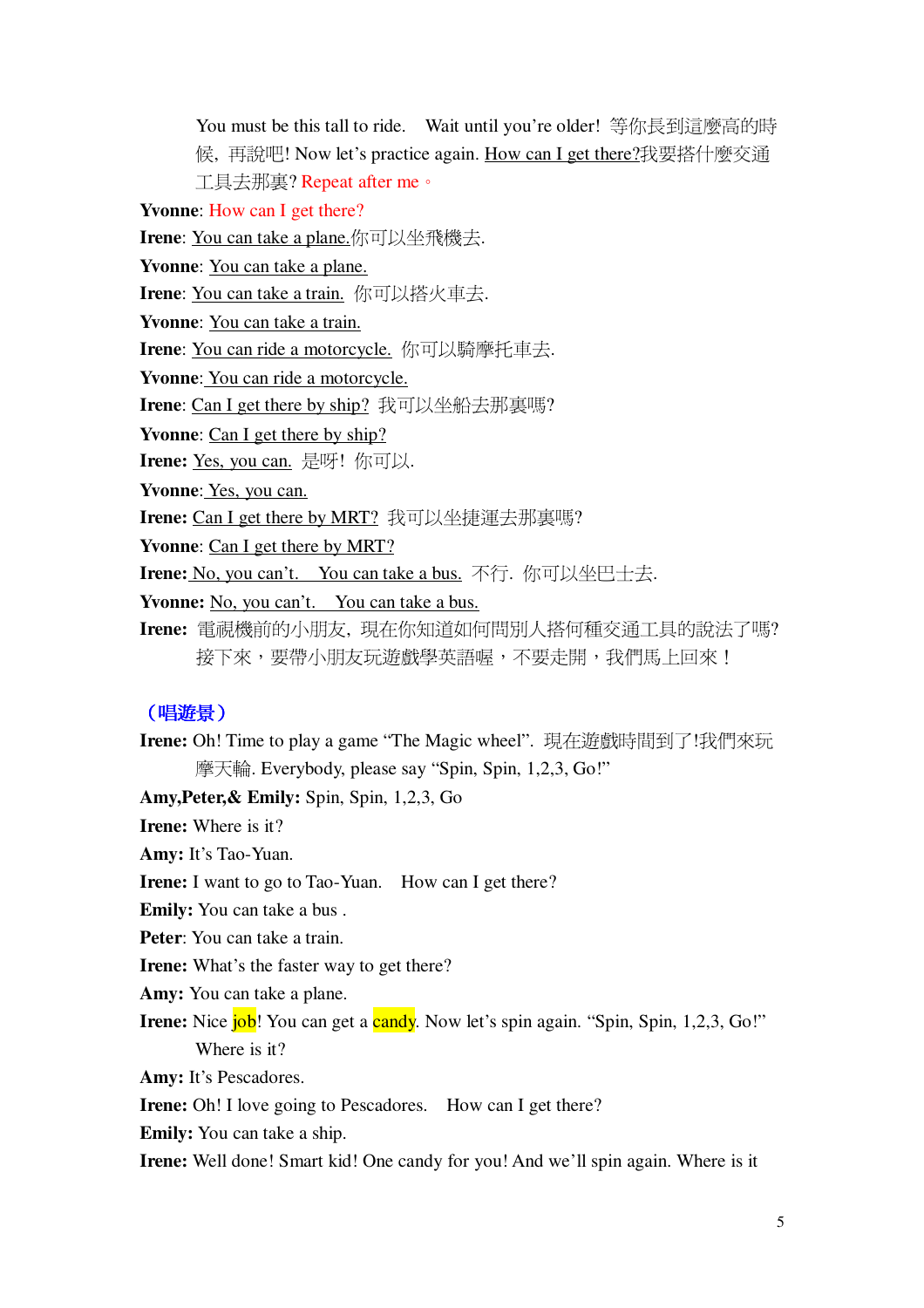this time?

Peter: It's Taitung.

**Irene:** I feel like visiting Taitung again. How can I get there?

**Peter:** You can take a train or drive a car.

Irene: Exactly! Here, a candy for you! 小朋友這個 Magic wheel 遊戲好不好玩 啊?!接下來我們還要教大家唸 Chant, 小朋友一定要開口跟著學唷。Let's  $g_0!$ 

## (教學景3)

**Irene:** Following please enjoy a chant "How can I get there?"

**Jenny & Irene:** (Come on! Let's go to Taichung.)

**Jenny:** How can I get there? How can I get there?

**Irene:** You can take a bus. You can take a train.

**Jenny:** A bus or a train, a bus or a train. Thank you, thank you, thank you very much.

**Irene:** How can I get there? How can I get there?

**Jenny:** You can take a taxi. You can take a plane,

**Irene:** A taxi or a plane, a taxi or a plane. Thank you, thank you, thank you very much. 電視機前的小朋友學會了嗎?讓我們跟著 Yvonne 幾位小朋友一起練習 吧!

## 小朋友做 Chant 演示: (1.5 mins)

(Come on! Let's go to Taichung.)

How can I get there? How can I get there?

You can take a bus. You can take a train,

A bus or a train, a bus or a train. Thank you, thank you, thank you very much.

How can I get there? How can I get there?

You can take a taxi. You can take a plane,

A taxi or a plane, a taxi or a plane. Thank you, thank you, thank you very much.

#### (教學景3)

Jenny:這首 chant 好聽又好記吧!小朋友也可以到學校去跟其他小朋友一起練習 喔!接下來我們要來看兩段對話,小朋友要仔細聽喔,看看是不是都聽懂  $\uparrow$  3? Listen carefully! Let's go!

# Part C:

## (客廳景)

**Emily:** Good morning! Yvonne. **Yvonne:** Good morning! Emily. **Emily:** You're pretty early. Ready for school?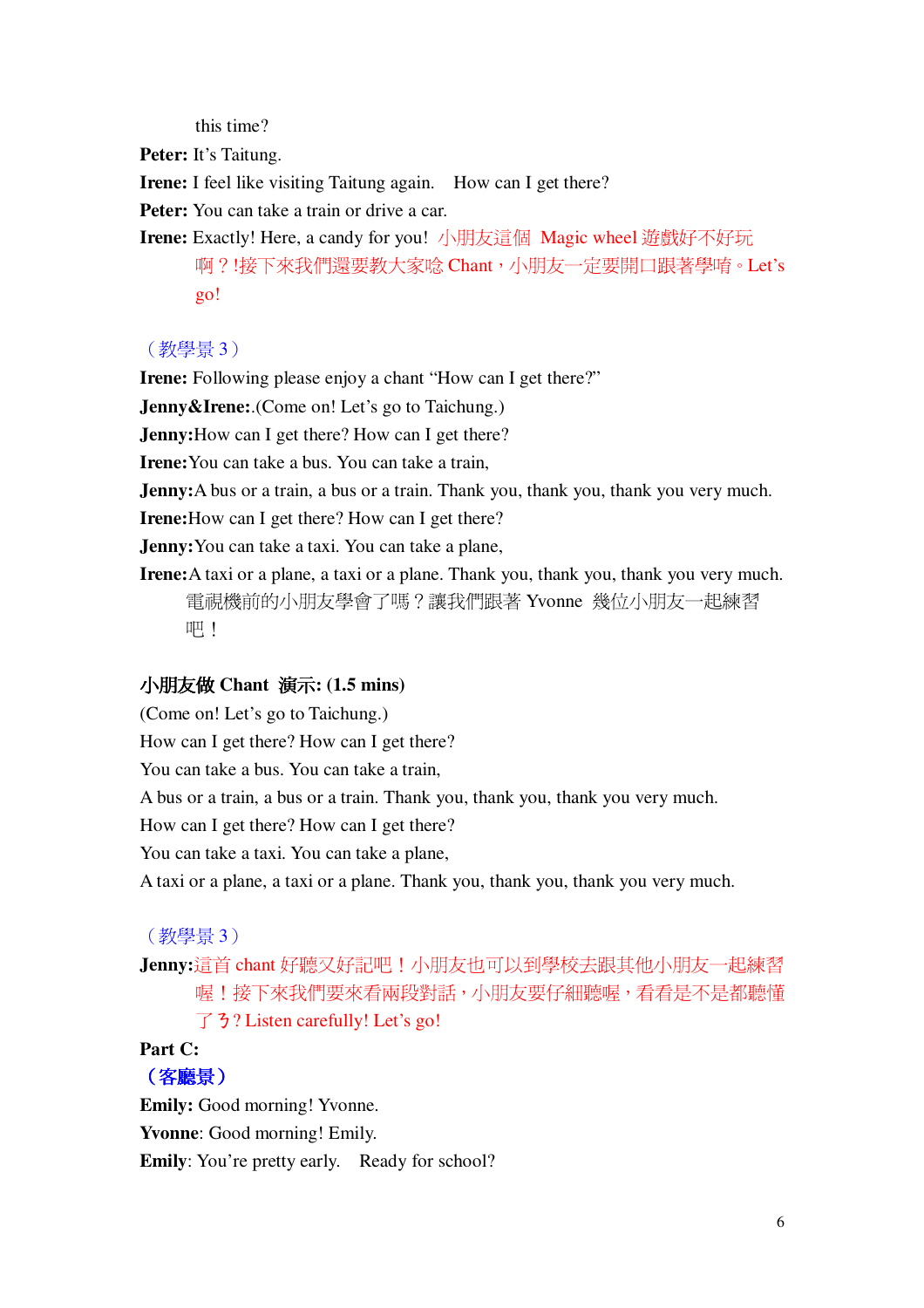**Yvonne**: Yep! I'm leaving now. **Yvonne**: How do you go to school? **Emily**: I go to school by bus. How about you, Yvonne? **Yvonne:** I walk to school.

## (家門口景)

**Jenny**: Good morning! Yvonne **Yvonne** : Good morning! Jenny. How do you go to school? **Jenny**: I walk to school. **Yvonne**: Where's your sister? **Jenny**: She's coming soon. **Yvonne**: How does she go to school? **Jenny**: She goes to school by bike. **Yvonne**: Do you know Jimmy? He lives in my next door. **Jenny:** Of course! I do. He's in my class. **Yvonne**: How does he go to school? **Jenny**: Well, he usually goes to school by car. His dad drives him to school every morning. **Yvonne**: Oh! I see. Wow! It's seven fifteen now. We got to go. I walk to school, too.

We can go together!

**Jenny**: Terrific! Let's go!

(教學景3)

Jenny:剛才的對話,小朋友聽清楚了嗎?讓我來考考大家。How does Emily go to school?

**Irene**: She goes to school by bus. 她搭公車上學

**Jenny**: That's correct ! 那我再問妳一個問題, How does Yvonne go to school?

**Irene: She walks to school.她走路上學** 

Jenny: <del>り</del>好厲害喔,再接著間, How does Jimmy go to school?

**Irene:** He usually goes to school by car. 他通常坐車上學, His dad drives him to school every morning. 他的爸爸每天早上開車載他上學。

**Jenny**:哇,好棒喔,那最後一個問題,How does Jenny's sister go to school? **Irene**: She goes to school by bike.她騎腳踏車上學

Jenny:電視機前的小朋友,你們是不是也都答對了3?接下來我和 Irene 要再教 小朋友唸另外一首 chant,要認真學喔!one 、two、three…go!..

**Irene**:How do you go to school? How do you go to school? **Jenny:** I go to school by car.